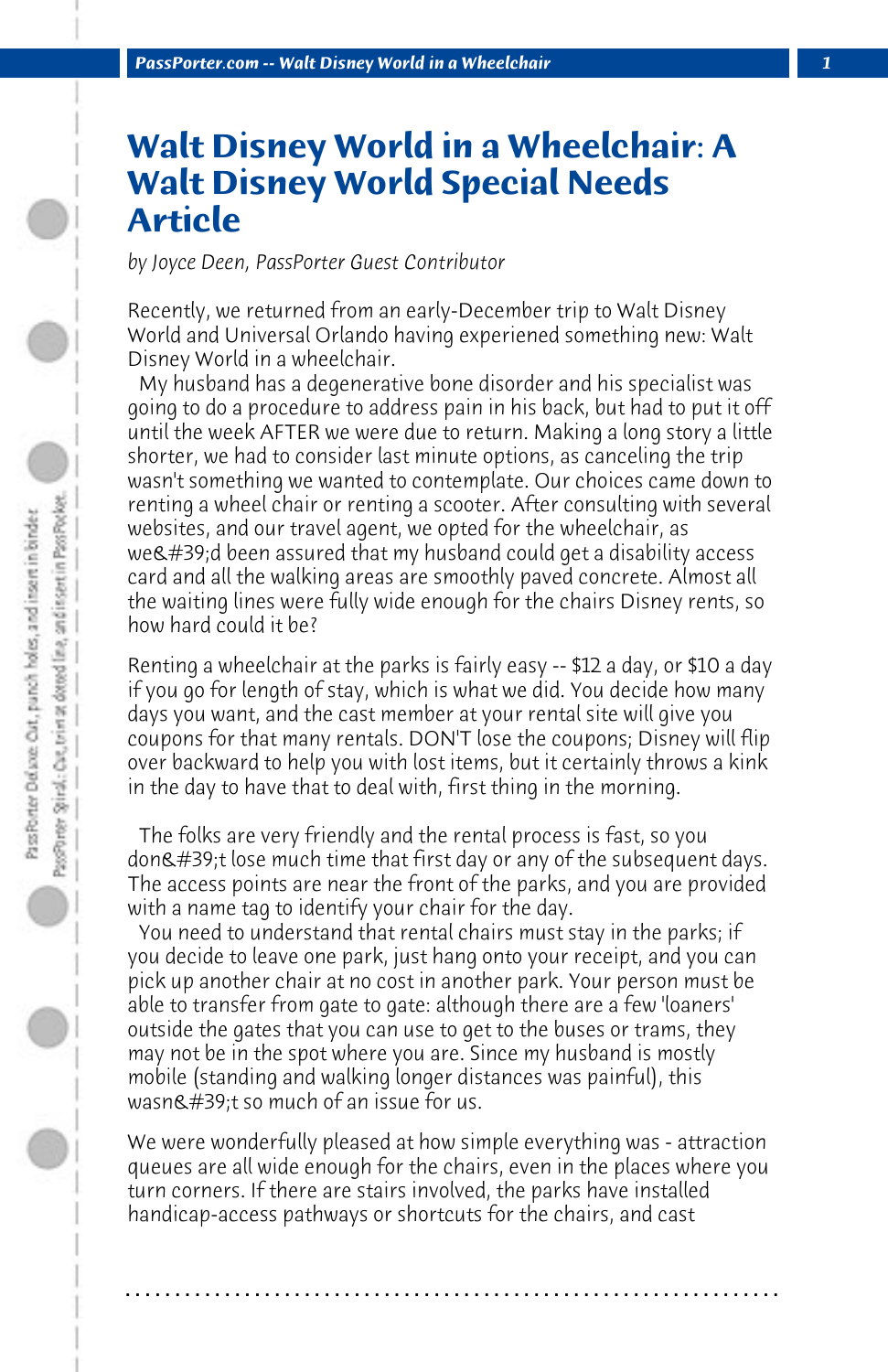*PassPorter.com -- Walt Disney World in a Wheelchair (continued) 2*

members are more than happy to help you out. Shows, such as Festival of the Lion King, Monsters Inc, or Muppets 3D all have special places to park chairs inside the theatres. If your person can walk, and prefers a seat in mid-theatre, you are free to fold up the chair, park it and take a seat like everyone else. No stigma, no fuss, just welcome and cheer.

 We spent one day over at Universal Orlando (both parks), and had a similar experience there. Chairs were easy to rent, easy to get on or thru the rides, and not all that expensive.

 The biggest hurdle had nothing to do with the cast members, or the rides, or the type of pavement in any of the parks -- it was gravity! My husband is  $6.439;3'$  and nearly 300 lbs. None, and I do mean NONE, of the parks are 100% flat. There are rolling slopes with which to contend, and some of the inclines are significant. My husband had the foresight to bring motorcycle gloves (fingerless leather gloves) to help him grip the wheels without getting blisters, but believe me, there are some inclines in every park that no one in a wheelchair could manage without help. After 5 days of playing Sherpa/sled dog, I was exhausted from pushing those chairs up slopes that were barely perceptible to the eye. And I had been hitting the gym several days a week to prepare!!

 The flip side to the slope coin is almost as bad: you know that old saying about what goes up, must come down? Same thing applies to wheelchairs. If you are coming down one of those steep inclines, the person behind the chair had better be prepared to drag with their whole weight, because otherwise you ' re going to run over some hapless [tourist who's rubbernecking rather than watching ou](http://www.passporter.com/articles/wheelchair-at-walt-disney-world.php)t for runaway wheelchairs. There were a few places, such as leaving The Land in Epcot, that could be scary.

Don't get me wrong -- Disney does everything they can to make the park experience magical no matter how mobile the guests may be. Cast members are wonderful, and most guests are very considerate (notice the emphasis on most). But until they discover a way to manipulate the physics of gravity, if we have to do that again, we'll be renting a scooter.

*About The Author: Joyce is a first-time contributor to PassPorter News.*

**. . . . . . . . . . . . . . . . . . . . . . . . . . . . . . . . . . . . . . . . . . . . . . . . . . . . . . . . . . . . . . . . . .**

*Article last updated: 04-21-2016*

*View the latest version online at: http://www.passporter.com/articles/wheelchair-at-walt-disney-world.html*